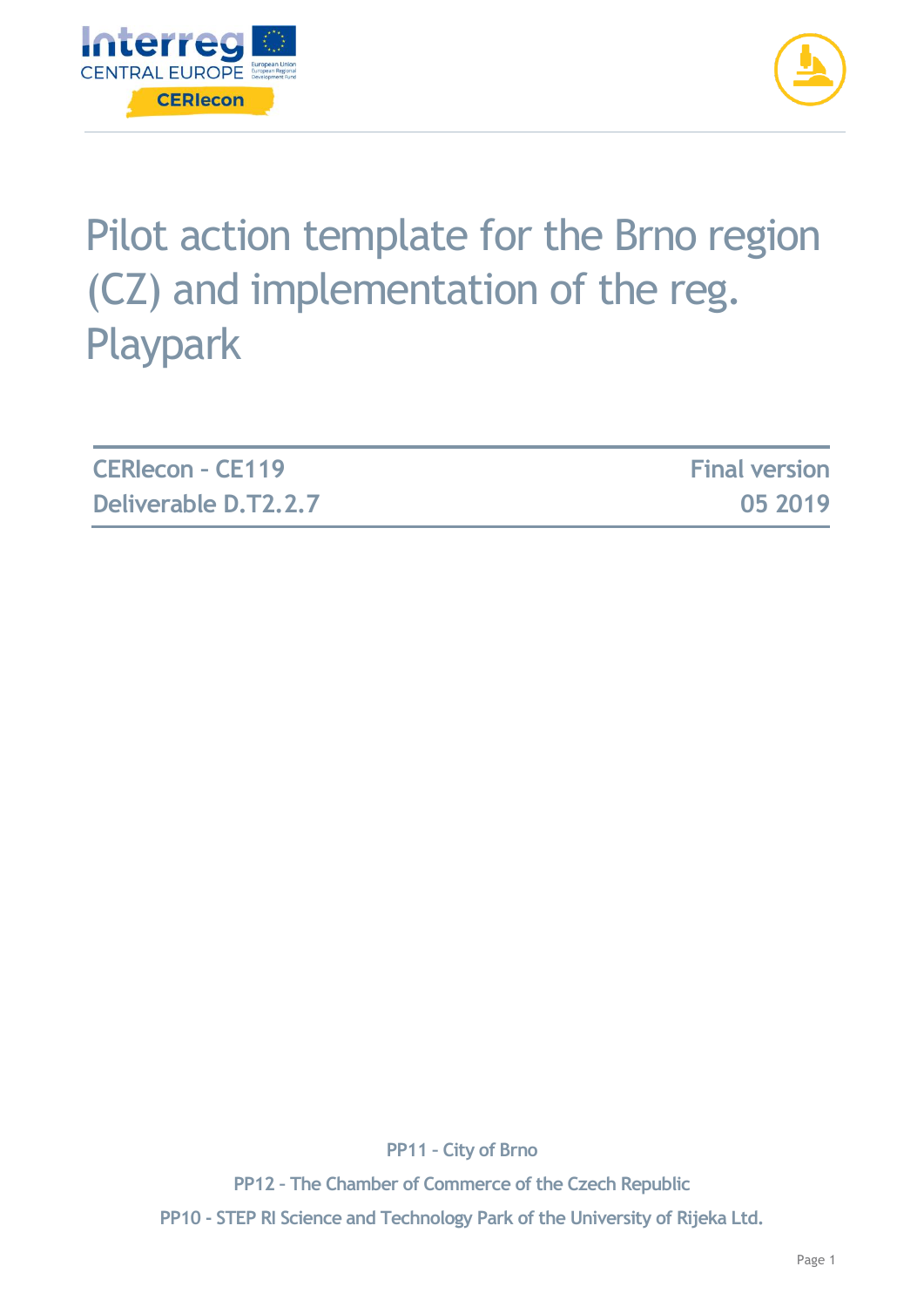



#### 1. **MAIN TOPICS OF THE NATIONAL/REGIONAL/LOCAL SMART SPECIALISATION STRATEGY (RIS3)**

| What are the main economic and social<br>innovation topics of the relevant RIS3 for the<br>regional Playpark?     | mobile applications<br>$-$ modern web device<br>ICT device with artificial intelligence<br>$\overline{\phantom{m}}$<br>automatization<br>life saving device<br>reused products<br>- zero waste life<br>- environment and nature monitoring<br>device for healthy life<br>car sharing<br>scoot sharing<br>bike sharing |
|-------------------------------------------------------------------------------------------------------------------|-----------------------------------------------------------------------------------------------------------------------------------------------------------------------------------------------------------------------------------------------------------------------------------------------------------------------|
| How did the regional Playpark engage the<br>participants to develop viable business ideas<br>to fit these topics? | In Playpark Brno are accelerated projects ideas solving<br>some of the topic mentioned above.<br>Other topics mentioned above are solved by other Czech<br>start-ups and our playparkees can directly contact them<br>and ask them if they can somehow cooperate with them.                                           |

### 2. **REGIONAL PLAYPARK TARGET GROUP**

 $\mathbf{r}$ 

Description of the Regional Playpark's Target Group:

| How did the Regional Playpark attract and<br>involve the Target Group (equal numbers of<br>female/male participants and equal numbers<br>of economic and social innovation business<br>ideas/firms based on the relevant RIS3)? | Target groups of Playpark Brno:<br>- students from high schools<br>- students from universities<br>employees in the beginning of their work life<br>$-$ employees around 50 who want to make change                       |  |
|---------------------------------------------------------------------------------------------------------------------------------------------------------------------------------------------------------------------------------|---------------------------------------------------------------------------------------------------------------------------------------------------------------------------------------------------------------------------|--|
|                                                                                                                                                                                                                                 | Our Playpark attract potential participants through<br>chamber of commerce network, partner's networks and<br>also through paid Facebook ads.                                                                             |  |
|                                                                                                                                                                                                                                 | Numbers of women and men<br>First cohort: 12 start-up ideas, 5 women, 7 men<br>Second cohort: 23 start-up ideas, 13 women, 10 men<br>Third cohort: 19 start-up ideas, 9 women, 10 men                                     |  |
|                                                                                                                                                                                                                                 | Numbers of economic and social start-up ideas<br>First cohort: 12 start-up ideas, 6 economy, 6 social<br>Second cohort: 23 start-up ideas, 12 economy, 11 social<br>Third cohort: 19 start-up ideas, 10 economy, 9 social |  |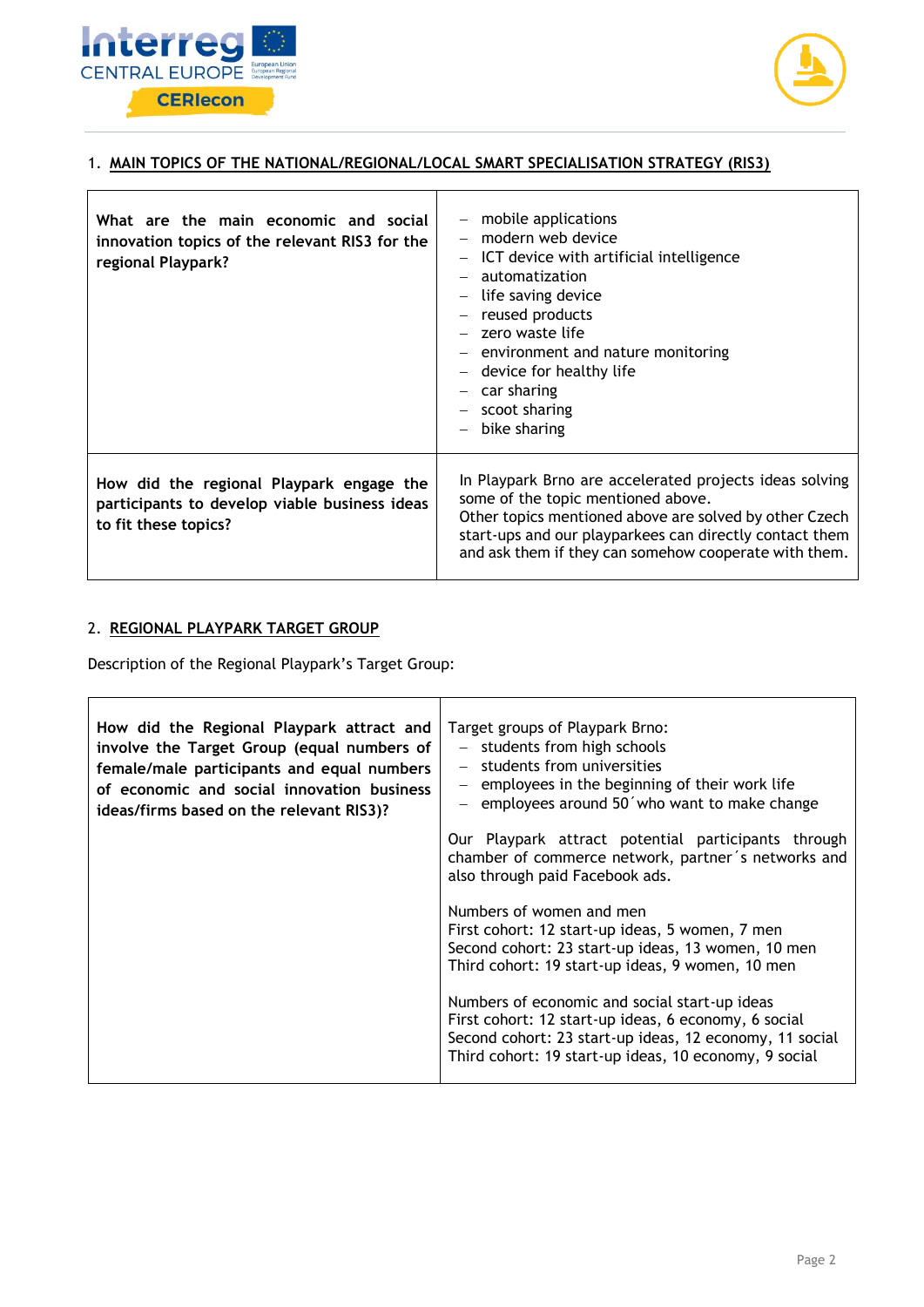

 $\overline{1}$ 



# 3. **REGIONAL PLAYPARK IDEA GENERATION LABS**

| When and where did IGL take place?                                                                                  | Idea generation lab took place always in the beginning<br>of the semester at university at the large lecture hall.                                                                                                                                                    |
|---------------------------------------------------------------------------------------------------------------------|-----------------------------------------------------------------------------------------------------------------------------------------------------------------------------------------------------------------------------------------------------------------------|
| Short summary of IGL content/agenda:                                                                                | 1. Introduction of business success of lectors of IGL<br>2. Elimination of business prejudices<br>3. Instruction how to find topic for business idea<br>4. Discussion if someone has own business idea<br>5. Motivation that entrepreneurship is cool and gainful     |
| Describe shortly application procedure for the<br>regional Idea Generation Lab?                                     | Three months before IGL is launched campaign through<br>networks and Facebook. Twice a week is on Facebook<br>published interesting status with motivation for coming<br>to IGL.                                                                                      |
| Describe shortly application procedure and<br>selection criteria for the six-months regional<br>training programme? | At the end of the IGL all participants are asked to send<br>short mail with description either why especial he/she<br>is good motivated to become Playpark applicant or why<br>his/her business idea is so important for six-months<br>acceleration in Playpark Brno. |

### 4. **REGIONAL PLAYPARK SUPPORTING METHODOLOGY**

| What final outcomes from the participants<br>were expected by the regional Playpark after<br>the six-month training? Are those outcomes<br>achieved?                      | Graduates of Playpark Brno have to prepare themselves<br>for pitching their project in front of the jury consist of<br>startup investor, successful businessman, experienced<br>mentor and representative of chamber of commerce.<br>Presentation has to include:<br>project introduction,<br>project validation,<br>$\overline{\phantom{m}}$<br>results of communication with potential customers,<br>$\equiv$ .<br>minimum viable product,<br>finance,<br>$\qquad \qquad -$<br>planned progress<br>$\overline{\phantom{m}}$<br>promotion, marketing<br>$\overline{\phantom{0}}$<br>impact for society |
|---------------------------------------------------------------------------------------------------------------------------------------------------------------------------|---------------------------------------------------------------------------------------------------------------------------------------------------------------------------------------------------------------------------------------------------------------------------------------------------------------------------------------------------------------------------------------------------------------------------------------------------------------------------------------------------------------------------------------------------------------------------------------------------------|
| What were the contents/topics of the six-<br>month training?<br>(short description in bullet points with<br>workshop topics, consultations hours and other<br>activities) | Graduates of Playpark Brno, who are able to pitch in<br>front of the jury, have:<br>- minimum viable product,<br>experience with communication with their potential<br>customers<br>real idea of finance that will be necessary<br>$\equiv$<br>knowledge how to sell their product<br>knowledge how to promote their product<br>knowledge how to spread their beginning start-up                                                                                                                                                                                                                        |
| Which training tools were used?                                                                                                                                           | - interactive workshops<br>interesting young businessmen as a hosts on<br>workshops<br>continual online mentoring between workshops<br>$\overline{\phantom{m}}$<br>informal meetings<br>$\sim$ .<br>community creation                                                                                                                                                                                                                                                                                                                                                                                  |
|                                                                                                                                                                           | 1. cohort: 01.09.2017 - 28.02.2018<br>- 1.9. - 30.9. communication with target groups                                                                                                                                                                                                                                                                                                                                                                                                                                                                                                                   |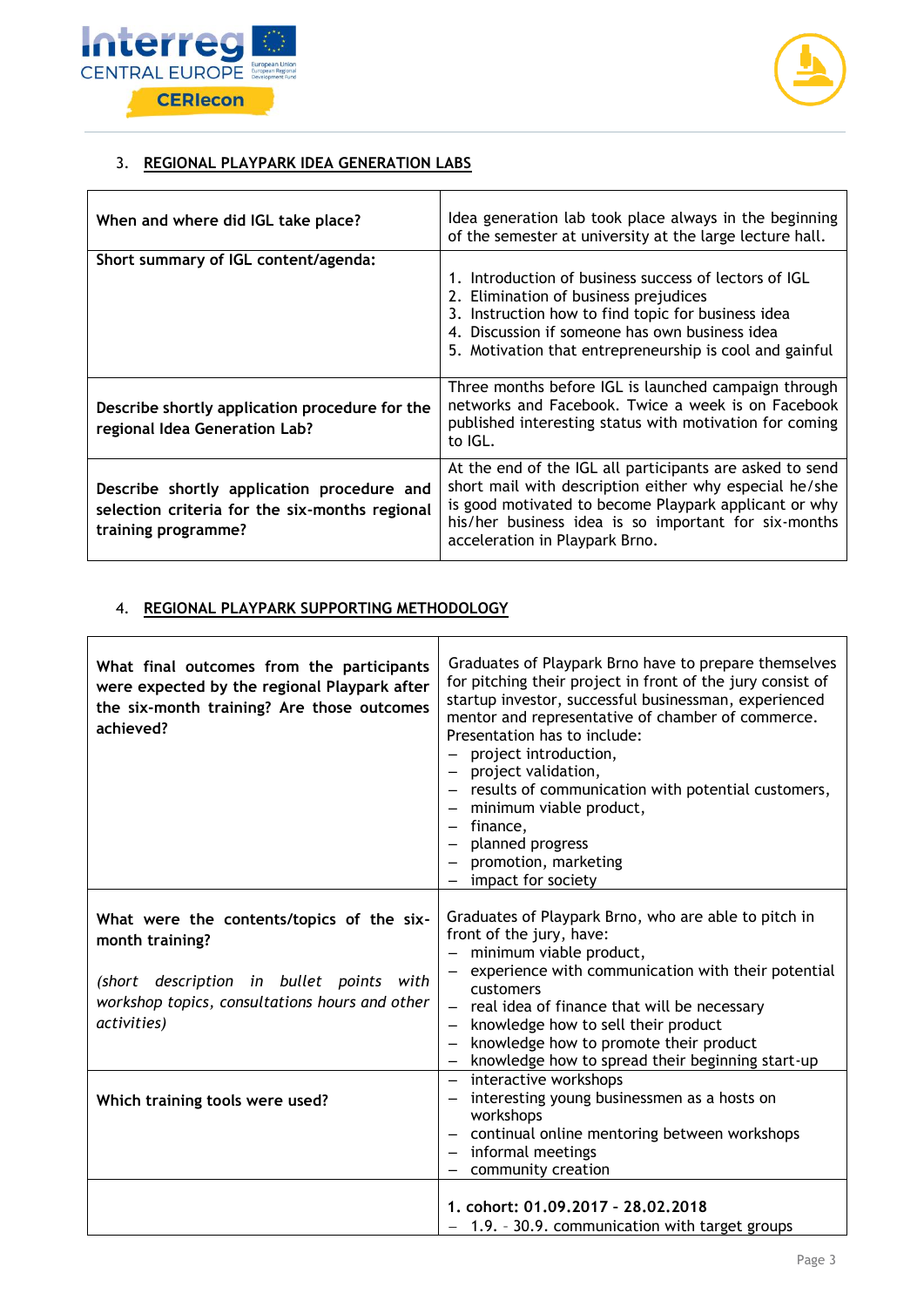



| Timeline of the six-month training at the<br>regional Playpark:<br>(short description in bullet points with exact<br>dates of 1st, 2nd, 3rd cohort - Idea Lab, cohort<br>start, exchanges, consultations etc.) | $-$ 3.10. Idea generation lab<br>- 10.10.-15.2. workshops, mentoring and presentation<br>- 27.11.-1.12. exchange Brno in Krakow<br>11.12.-15.12. exchange Bratislava in Brno<br>1.12.-20.12. Playpark Xchange online competition<br>(winner in social start-up category)<br>- 22.-23.2.2018 finals in Stuttgart (winner in social<br>start-up category)                             |  |
|----------------------------------------------------------------------------------------------------------------------------------------------------------------------------------------------------------------|-------------------------------------------------------------------------------------------------------------------------------------------------------------------------------------------------------------------------------------------------------------------------------------------------------------------------------------------------------------------------------------|--|
|                                                                                                                                                                                                                | 2. cohort: 01.02.2018 - 30.09.2018<br>1.2.-27.2. communication with target groups<br>27.2. Idea generation lab<br>- 6.3.-13.9. workshops, mentoring and presentation<br>- 11.5.-15.5. exchange Vienna in Brno<br>- 1.6.-20.6. Playpark Xchange online competition<br>- 25.6.-29.6. exchange Brno in Rijeka<br>$-$ 20.9.-21.9. finals in Venice                                      |  |
|                                                                                                                                                                                                                | 3. cohort: 01.10.2018 - 30.04.2019<br>- 1.9. - 30.9. communication with target groups<br>$-$ 1.10. Idea generation lab<br>- 8.10.-28.3. workshops, mentoring and presentation<br>- 18.-19.12. Playpark Xchange online competition<br>(winner in social category)<br>- 11.2.-15.2. exchange Veneto in Brno<br>- 18.3.-22.3. exchange Brno in Stuttgart<br>4.4.-5.4. finals in Vienna |  |
| What kind of support the regional Playpark<br>provide after the six-month training?                                                                                                                            | continual community of young future or beginning<br>start-ups<br>continual mentoring for takers<br>- contacts to potential business partners<br>keeping in contact with graduates<br>promotion on social networks                                                                                                                                                                   |  |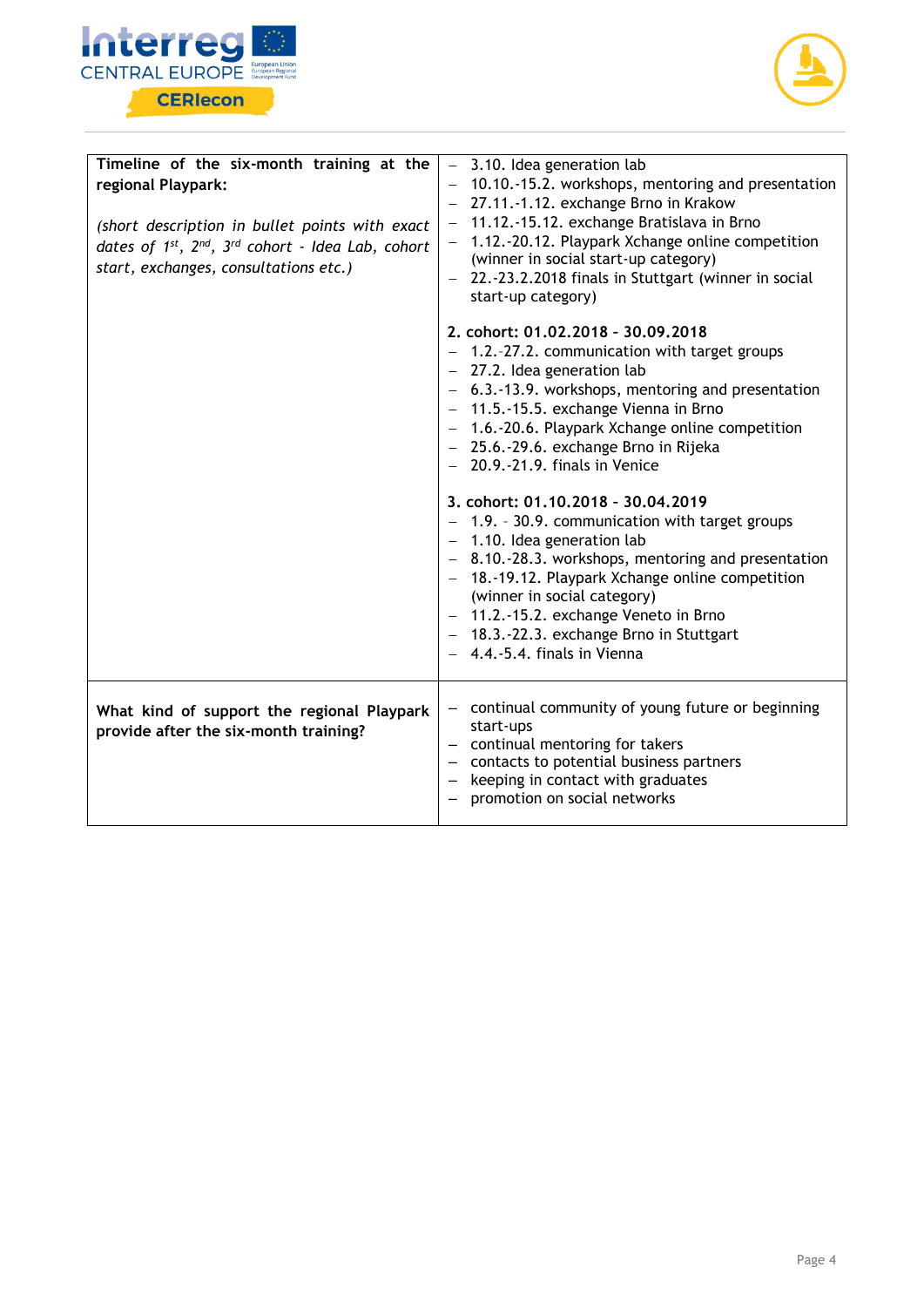



# 5. **REGIONAL PLAYPARK FUNDING INITIATIVES**

| Did regional Playpark help the participants to | Playpark Brno can connect participants with successful  |
|------------------------------------------------|---------------------------------------------------------|
| find money to finance their business ideas? If | business men or start-up investors for assessment their |
| yes, how?                                      | readiness for investment or long-term cooperation.      |
| List the names and contact details of funding  | - Investeers, www.investeers.com                        |
| initiatives that cooperate with the regional   | - JIC Ventures, www.jic.cz/ventures                     |
| Playpark (if there are such):                  | CEBIG, www.cebig.cz                                     |

Overview and information / guidance about funding initiatives and how they will support the participants in bringing their ideas / firms to market.

Each project partner should list available funding initiatives for their respective regions:

| <b>Funding initiatives and</b><br>sources /managing authority                                  | Target groups - eligible<br>beneficiaries                                                                                                                    | Identified best practices and<br>deficiencies                                                                                                                                                                                                                                                                  |
|------------------------------------------------------------------------------------------------|--------------------------------------------------------------------------------------------------------------------------------------------------------------|----------------------------------------------------------------------------------------------------------------------------------------------------------------------------------------------------------------------------------------------------------------------------------------------------------------|
| <b>JIC Ventures</b><br>www.jic.cz/ventures                                                     | Investments to start-ups<br>coming from JIC start-up<br>programmes                                                                                           | Cooperation with particular start-up<br>starts before an investment after the<br>start-up graduates JIC program.<br>After<br>signing the<br>investment<br>agreement JIC Ventures accelerates<br>start-ups<br>in<br>team<br>management,<br>development management, business,<br>marketing, opening new markets. |
| <b>Y Soft Ventures</b><br>https://www.ysoft.com/cs/co<br>mpany/about-y-soft/ysoft-<br>ventures | Investment to hardware and<br>software start-ups in area of<br>IoT, cybersecurity, big data<br>and analytics, virtual reality<br>form Middle and East Europe | Cooperation with particular start-up<br>starts before an investment. After<br>signing the investment agreement Y<br>Soft Ventures accelerates start-ups in<br>financial<br>management,<br>strategy<br>management, business,<br>marketing,<br>opening new markets.                                              |
| <b>Opifer Ventures</b>                                                                         | Investments to start-up with<br>global potential. Opifer is<br>focused on digital device,<br>software security and geology.                                  | Cooperation with particular start-up<br>starts before an investment. After<br>signing the investment agreement Y<br>Soft Ventures accelerates start-ups in<br>development,<br>business,<br>marketing,<br>opening new markets.                                                                                  |
| <b>UP21</b><br>www.up21.com                                                                    | Investment to start-ups with<br>prototype or seed investment.<br>UP21 focused on innovative<br>project from various areas.                                   | UP 21 implements their co-pilot to<br>that<br>project<br>get<br>their<br>every<br>investment. Co-pilot mentors start-up<br>business,<br>developing<br>strategy,<br>in<br>marketing and finding new markets.                                                                                                    |